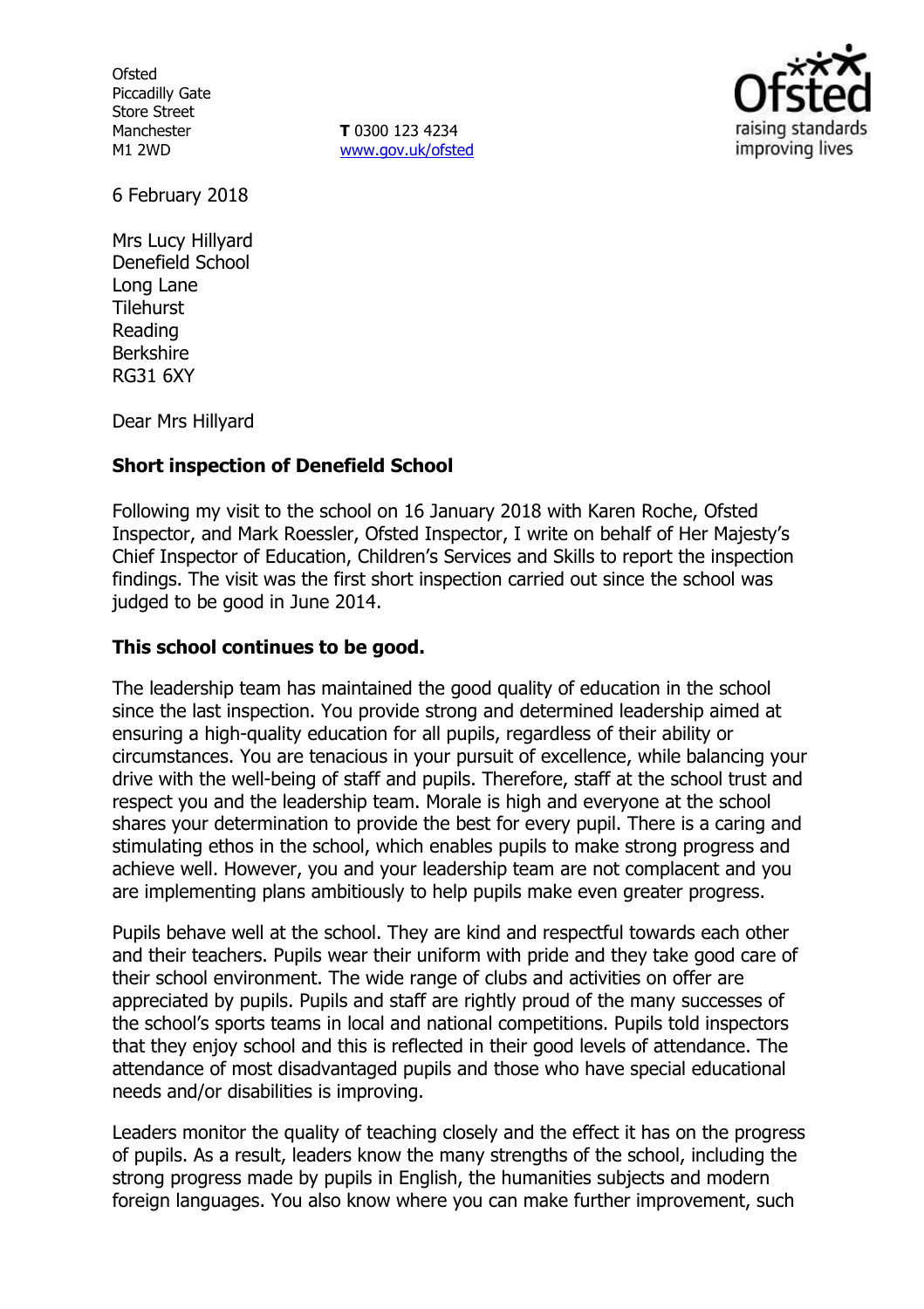

as in helping pupils, particularly lower-ability pupils, make the same strong progress in science as in other subjects. Leaders are also determined to improve the rate of progress made by boys in some subjects, which is slower than the rate of progress made by girls.

Leaders have developed meticulous systems to assess and track pupils' progress. Consequently, teachers are able to provide prompt and effective help to support pupils who are at risk of falling behind. For example, when pupils' progress in a GCSE subject causes concern, they are given appropriate individual support in lessons after school and they then quickly begin to make more rapid progress. As a result of this focused support, the progress of pupils is accelerating steadily in all year groups.

Governors know the school very well and provide strong challenge and support to you and other leaders. Everyone shares your ambition that pupils achieve their best and develop into well-rounded citizens. The community holds your inclusive school in high regard and, as a result, the number of applications for admission to the main school and the sixth-form school is increasing. Parents and carers speak highly of the school and almost all parents who responded to Ofsted's online questionnaire, Parent View, would recommend the school to another parent.

# **Safeguarding is effective.**

Safeguarding is a strength of the school. The leadership team has ensured that all safeguarding arrangements are fit for purpose. All records are detailed and of a high quality. All staff and governors receive regular training on how to keep children safe from abuse, sexual exploitation, radicalisation and extremism. Before appointing staff, leaders carry out all the required employment checks. These are then recorded meticulously on the school's single central register.

There is a strong culture of vigilance and support to ensure that pupils are kept safe. Staff are knowledgeable about safeguarding procedures and practices because they receive regular training and updates.

A team of dedicated staff works with sensitivity and determination alongside parents and external agencies to support pupils whose circumstances make them vulnerable. Parents say that their children feel safe in school. Pupils state that staff are approachable and that they know an adult they can turn to if they have any worries. Pupils appreciate the concern that staff members have for their welfare and well-being.

## **Inspection findings**

■ During the inspection, inspectors focused on the following lines of enquiry: how successfully leaders are tackling the areas for improvement from the previous inspection; the extent to which the attendance and progress of disadvantaged pupils is improving; the extent to which boys' progress is accelerating to match the strong progress of girls; and how effectively leaders are planning for the increased numbers of pupils attending the sixth form.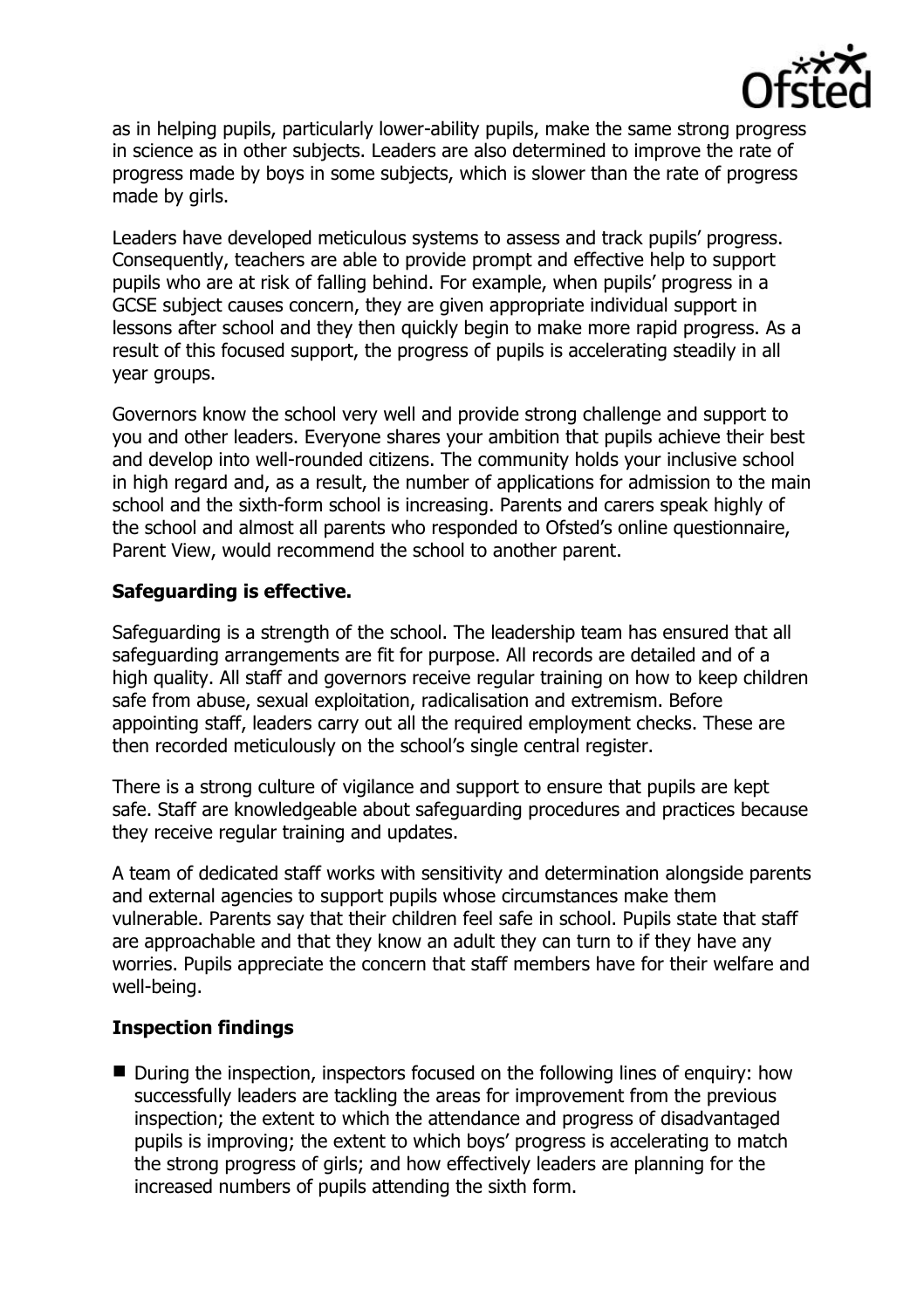

- At the last inspection, leaders were asked to ensure that pupils make consistently strong progress in all lessons and all subjects. Since then, leaders have developed effective approaches to training and developing teachers' skills. This training helps teachers plan effectively for the needs of pupils of varying abilities. Pupils now make consistently strong progress in most subjects in the main school and the sixth form. However, leaders recognise that further improvement is possible, particularly in science, music and design technology.
- $\blacksquare$  School leaders invest the pupil premium grant wisely to support the academic and personal development of disadvantaged pupils. In Year 7, disadvantaged pupils are helped to improve their reading, writing and mathematical skills. As a result, the progress of disadvantaged pupils is now more rapid. Leaders give innovative support to individuals. For example, exceptionally talented disadvantaged pupils are supported to continue their musical training at the highest level. However, there is a small group of pupils whose circumstances make them particularly vulnerable who do not attend regularly. Leaders are determined to improve the attendance of this group and monitor them closely, intervening promptly when their progress slows.
- Boys now make at least average progress in most subjects, including English, modern foreign languages and the humanities subjects. Boys make strong progress in mathematics. Effective training for teachers has focused on ways to help boys learn. As a result, leaders' current assessment information and the work inspectors saw in books and lessons show that boys now make more rapid progress. The school is rightly continuing to focus on accelerating the progress made by boys until it matches the strong progress made by girls.
- **Pupils' progress in the sixth form is strong, in both applied and vocational** subjects. The reputation of the sixth form in the community is rapidly improving and the numbers of applications to join have increased significantly. School leaders have researched the needs and abilities of the pupils joining the sixth form and planned a future curriculum that is flexible and challenging.

## **Next steps for the school**

Leaders and those responsible for governance should ensure that:

 $\blacksquare$  the progress of boys accelerates further so that their attainment matches the high standards that girls achieve.

I am copying this letter to the chair of the governing body, the regional schools commissioner and the director of children's services for West Berkshire. This letter will be published on the Ofsted website.

Yours sincerely

Anne Turner **Ofsted Inspector**